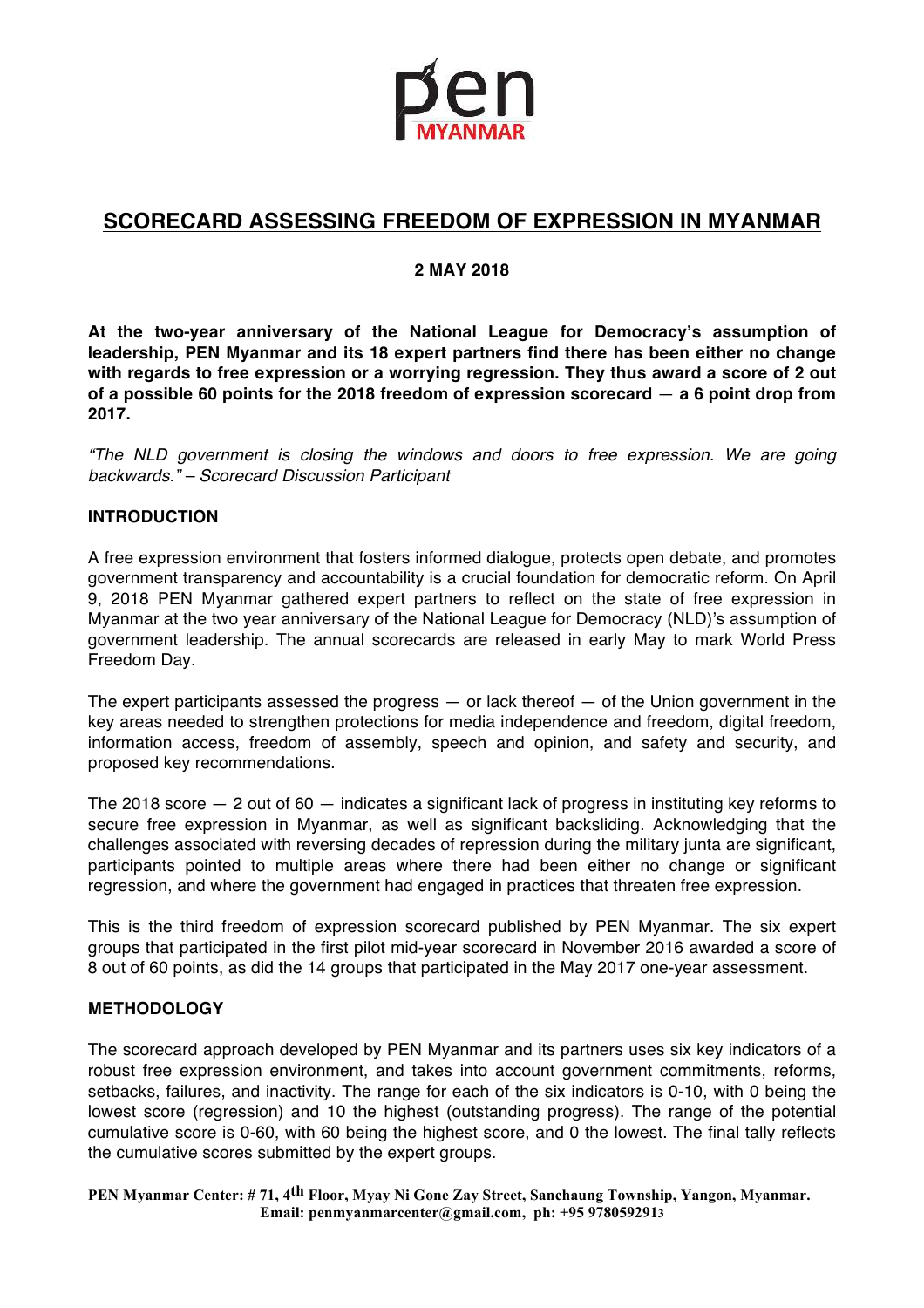

As their point of comparison, participants considered the state of free expression in 2017 and 2016, as well as the five-year period when the Union Solidarity and Development Party was in power (2010-2015). As there are no scorecards to serve as a baseline for that latter time period, participants drew on their combined extensive experience and knowledge, as well as on media and free expression reports. Participation was limited to 18 expert groups invited by PEN Myanmar; although wide-ranging, they do not represent the views of all of the groups working in the country. While the groups are based in Yangon, many have a national mandate; to make the assessment even more inclusive and comprehensive, in future the intention is to also include expert groups from the ethnic states and regions. The objective of the scorecard is to assess and score the current situation, not to explain the intent or circumstances of the choices made or actions taken by the government.

The expert groups that participated in the 2018 scorecard assessment include: Article 19, Assistance Association for Political Prisoners, Athan, Burma News International, Equality Myanmar, Free Expression Myanmar, Human Rights Defenders Forum, Independent Lawyers' Association of Myanmar, Myanmar IT for Development Organization, Myanmar Journalism Institute, Myanmar Journalist Network, Myanmar Journalists Association, Myanmar Journalists Union, Myanmar Media Lawyers' Network, Myanmar Women Journalists Society, PEN Myanmar, Protection Committee for Myanmar Journalists, PyiGyiKhin, and Yangon Journalism School.

As four of the groups were unable to attend the scorecard assessment on April 9, they provided subsequent input. To enable an open discussion and safe environment, individual participants are not identified or quoted by name. The scoring, content, and quotations represent diverse views expressed during the assessment, and are not necessarily held by each individual.

#### **Free expression indicators**

- Laws and regulations
- Media independence and freedom
- Digital freedom
- Freedom of assembly, speech, and opinion
- Right to information
- Safety and security

#### **FINDINGS**

"Before it was elected the NLD believed in protest and criticism and encouraged it, but now it gets angry if you dare to counter anything it says or does." – Scorecard Discussion Participant

In assessing the performance of the NLD government with regards to taking steps to protect free expression during its second year in office, the group awarded a score of 2 points out of a potential 60. According to the scorecard ranking (listed below), a 2 out of 60 constitutes a mean average of 0.32 out of 10. This situates the score between no change and regression.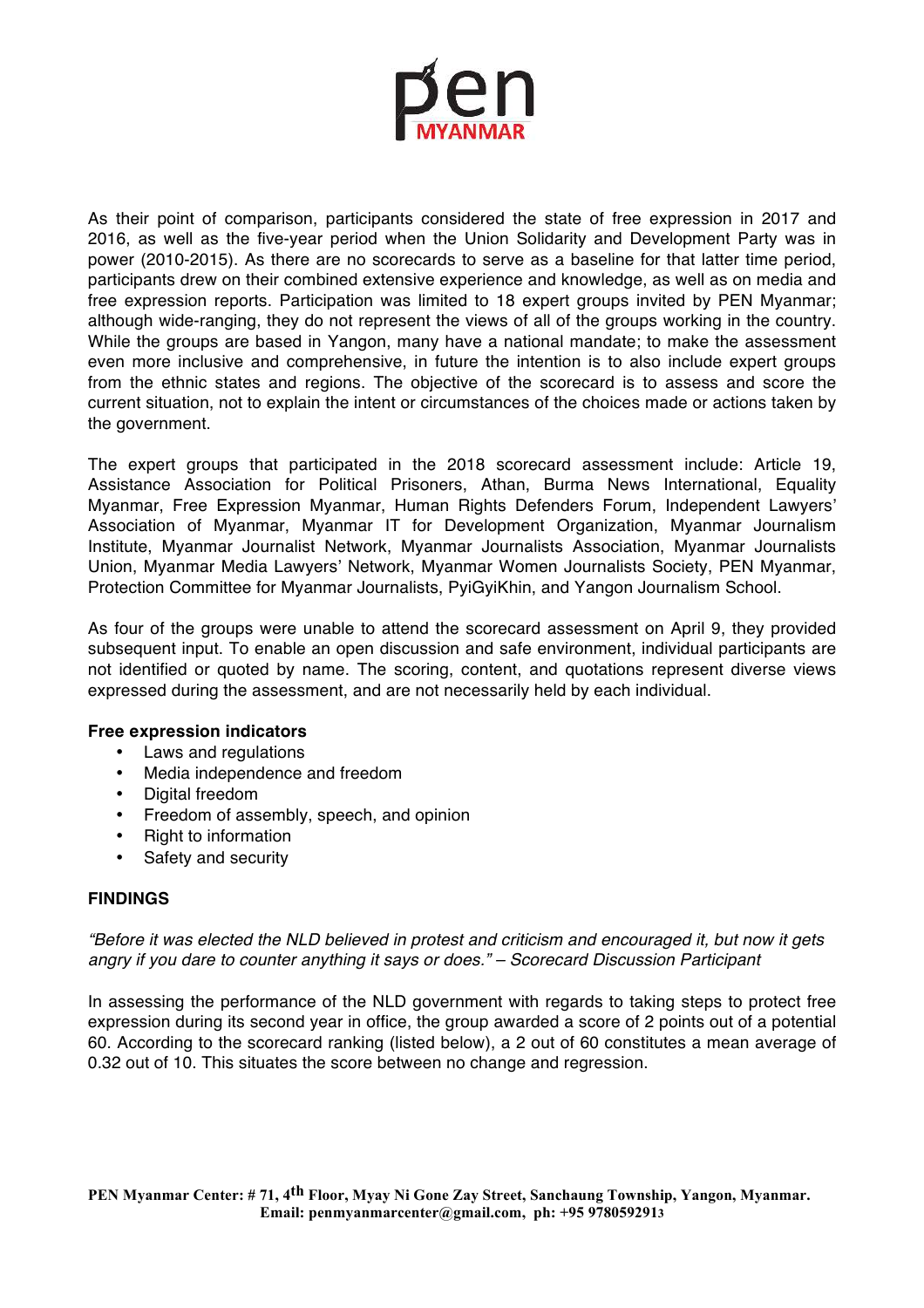The expert participants found that there was regression for five of the indicators: law and regulations (0.1 – regression), media independence and freedom (0.4 – regression), digital freedom (0 – regression), freedom of assembly, speech, and opinion (0.07 – regression), and safety and security (0.07 - regression). They awarded a slightly improved score for only one

#### **MAY 2018 FREE EXPRESSION SCORECARD**

**Total score:** 2 out of 60

#### **Score for each indicator:**

- Laws and regulations: 0.1 (down from 2 in 2017)
- Media independence and freedom: 0.4 (down from 1 in 2017)
- Digital freedom: 0 (down from 0.6 (rounded up to 1) in 2017)
- Freedom of assembly, speech, and opinion: 0.07 (down from 2 in 2017)
- Right to information: 1.3 (up from 1 in 2017)
- Safety and security: 0.07 (down from 1in 2017)

#### **Points ranking methodology for each indicator:**

- 0 regression
- 1 no progress
- 2 very little progress
- 3 a little progress
- 4 some progress
- 5 average progress
- 6 more than average progress
- 7 considerable progress
- 8 substantial progress
- 9 very substantial progress
- 10 outstanding progress

indicator: right to information  $(1.3 - no$ progress) up from 1.0 in 2017. The scoring was based on a number of factors, including the use of antiquated laws that do not meet international standards to arrest and imprison journalists who are covering stories and conducting investigations in the public interest, including, notably, the two imprisoned Reuters journalists; a Citizen's Privacy and Security Protection Law that was enacted with little or no transparency or consultation, and that lacks components related to digital freedom and data protection; the continued criminalization of defamation; the generalized lack of public participation or input into the drafting of laws; the need to amend the Peaceful Assembly and Peaceful Procession Law to ensure a presumption in favor of the rights to free expression and assembly; the failure to close government media, to amend the News Media law, and to abolish the Printing and Publishing Law; restricted access to conflict zones, notably in northern Rakhine, Shan, and Kachin States; and the government's decision to monitor social media activity.

#### **RECOMMENDATIONS**

"We need to work together to improve the score. That means taking the scorecard around the country and discussing it with parliamentarians and the government so they can better understand free expression – what it is, why it is so important, and how to protect it." – Scorecard Discussion **Participant** 

Expert participants in the scorecard assessment proposed a series of recommendations for the Union government and parliament to expand and expedite its attention to strengthening free expression protections and fostering a more open, democratic society.

• Enact a Right to Information Law that guarantees access to information, establishes mechanisms for implementation, and overrides all other laws, including the 1923 Official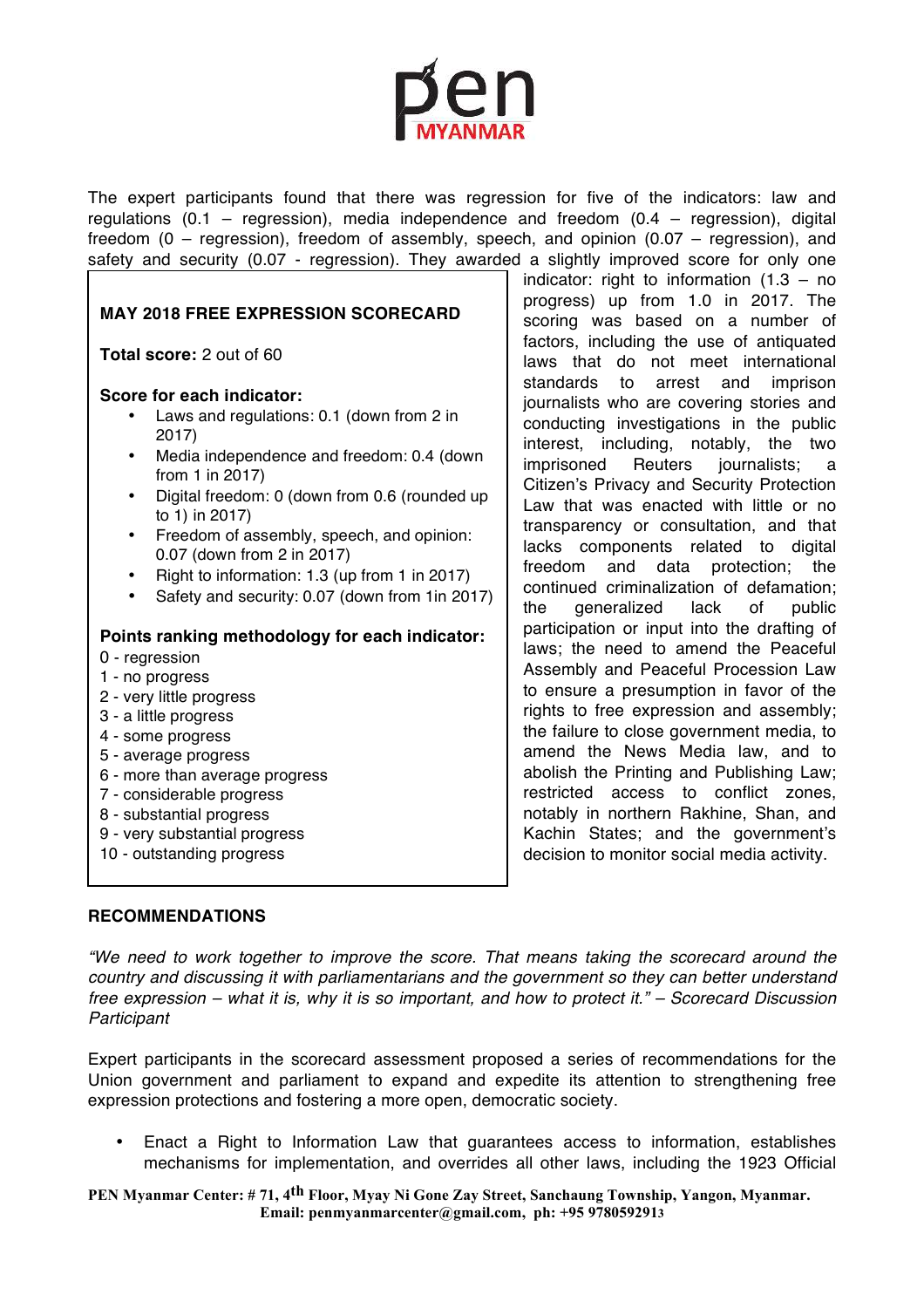

Secrets Act. Train government officials on proactive openness and voluntary disclosure of information. Develop government digital platforms that are effective, efficient, and transparent.

- Conduct an open and inclusive public consultation on reforming the following laws to bring them into line with international standards and best practices: Peaceful Assembly and Peaceful Processions Act, Penal Code, Unlawful Associations Act, Electronic Transactions Law, Official Secrets Act, and the Telecommunications Law.
- Implement the Supreme Court strategic plan (passed in early 2018) for reform of the judiciary.
- Adopt a civil defamation law that decriminalizes defamation, including overriding Section 66(d) of the Telecommunications Law.
- Amend the privacy law  $-$  officially called the Citizens' Personal Privacy and Personal Security Law — to include a provision that guarantees digital freedom without mass surveillance.
- Enable the participation of civil society and the greater population in the legal and regulatory reform process for free expression by creating a transparent and participatory process, including establishing clear guidelines for public participation and input into the drafting process when passing or amending laws.
- Ensure the safety of journalists in war zones, and conflict and disaster areas, as well as journalists reporting on issues of critical public interest and conducting higher risk investigations. To end impunity, conduct thorough investigations and prosecutions of past and current murder and physical attack cases.
- Reform the news media law, adding safeguards to ensure the independence of the Press Council so that it is able to act as a strong self-regulation and protection body. Empower prosecutors to use public interest as a basis for not supporting cases; complainants should instead be referred to the Press Council or, as needed, to the civil courts.
- Close government print media, and close or transform government broadcast media into a public service broadcaster. Implement the Broadcasting Law and ensure an equitable distribution of licenses according to public interest and with a view to diversifying ownership. Abolish the Printing and Publishing Law. Abolish special licensing obligations for private media.
- Promote safe behavior online, including protecting privacy online and promoting digital literacy. Develop a plan for encouraging more tolerance in line with the UN Rabat Plan of Action, in particular using broadcast and other media to open up discussions and challenge prejudices.
- Sign and ratify the International Covenant on Civil and Political Rights (ICCPR) and the optional protocols.
- Implement the Universal Periodic Review (UPR) recommendations for reform (proposed in 2015 and accepted by the former government).

### **KEY REFLECTIONS ON THE FREEDOM OF EXPRESSION INDICATORS FROM THE 9 APRIL ASSESSMENT**

**Laws and Regulations:** 0.1 score out of a possible 10 points (down from 2 in 2017)

"A lot of laws need amending, but instead they are using them to send journalists to prison." – Scorecard Discussion Participant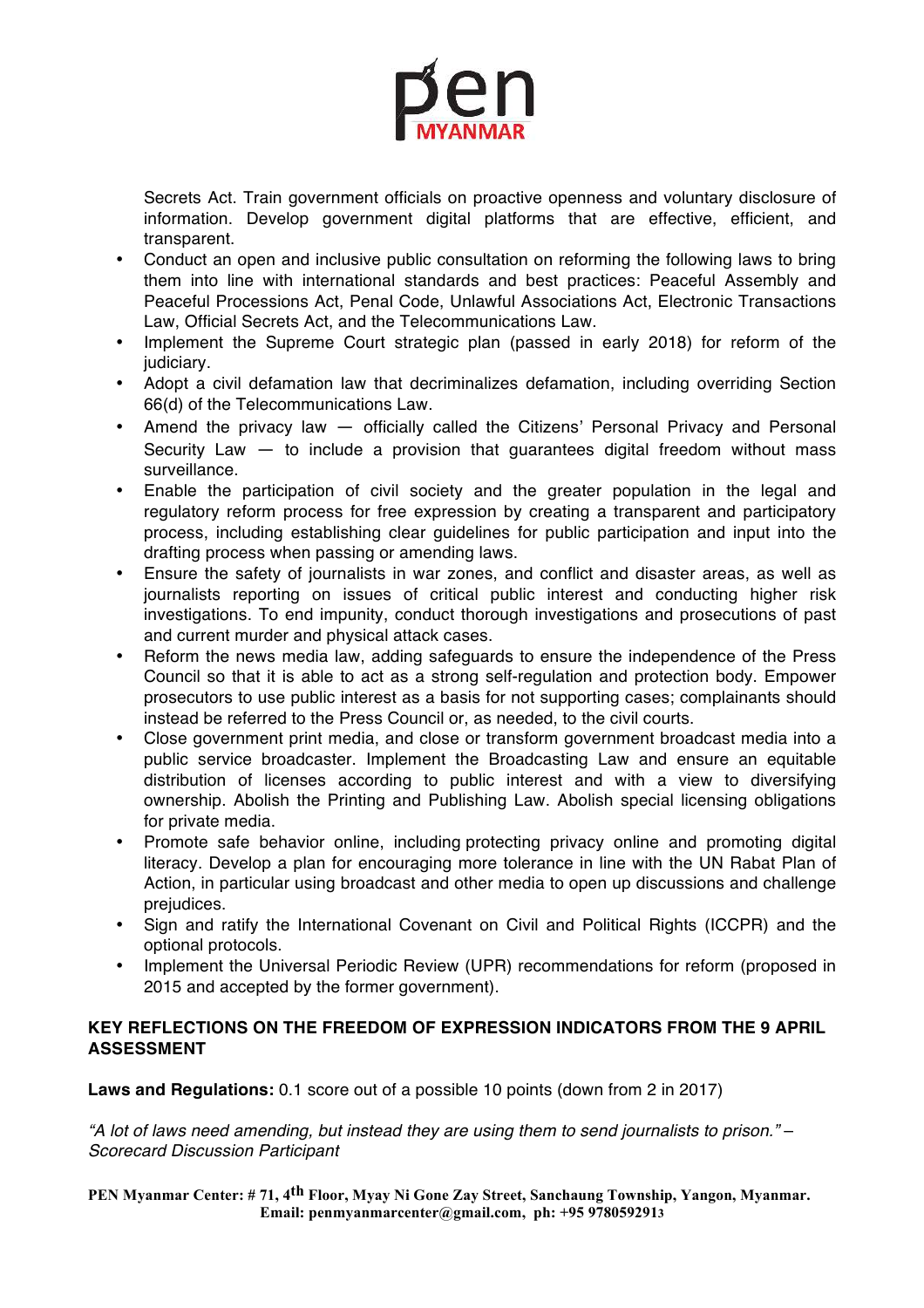

- Over the past year, the Myanmar parliament amended and enacted 29 laws, including the Telecommunications Law, and enacted one new law, the Citizens' Personal Privacy and Personal Security Law.
- When you want to discuss laws and regulations, it is hard to get in touch with this government and/or they say they are too busy. The former government was more flexible. When you ask this government to amend laws, they often amend them in the wrong way or they do nothing. This government is also more threatening than the last one; instead of amending recommended laws, it uses them to threaten and imprison journalists, notably via 66(d).
- There is no known plan for reforming criminal sanctions in the penal code (including sedition), which are not appropriate in a democratic country and which should be dealt with through civil law in accordance with relevant international standards.
- Over the past year, antiquated colonial laws have been used to arrest and imprison journalists, including the Unlawful Associations Act and the Official Secrets Act.
- The NLD has enacted a privacy law but with little or no transparency or consultation, and lacking components related to digital freedom and data protection.
- There continues to be little to no public participation or input into the drafting of laws, and there are no specific channels that enable CSO or public involvement.

# **Media Independence and Freedom:** 0.4 (down from 1 in 2017)

#### "Government media are even more powerful than they were before." – Scorecard Discussion **Participant**

- The Ministry of Information still exists, as do its media operations. In stark contrast, the playing field for private media remains equally challenging and/or has gotten worse. Despite statements made prior to being elected about government-owned media having no place in a democracy, the NLD has made no move  $-$  or announced any plan  $-$  to close government media; on the contrary, it has expanded its reach and maintained its privileged access to public funding, printing presses, distribution networks, and government information. The government says it needs state media so that it can tell people what it is doing; this demonstrates a lack of understanding or willingness to support an independent media sector. This is also illustrated by the mandatory licensing of media outlets. Stateowned media should be closed, or turned into public service or private media, and all references to state-owned media should be removed from the Broadcasting Law. Guidelines should be developed for the fair and unbiased placement of government news and advertisements.
- The lack of transparency with regards to media ownership supports monopolies that sustain government friendly media. The broadcast sector remains largely controlled by the state, military, and their cronies. The only exceptions are the independent broadcaster DVB, which broadcasts via satellite from Thailand; online broadcasters; and the five new digital television content production agreements. The latter give the false impression that the broadcast sector is freer and more diverse.
- There are now more restrictions. Journalists would like to write about everything but they need to self-censor if they write about highly sensitive issues such as the military or conflict. They also have trouble physically accessing conflict zones.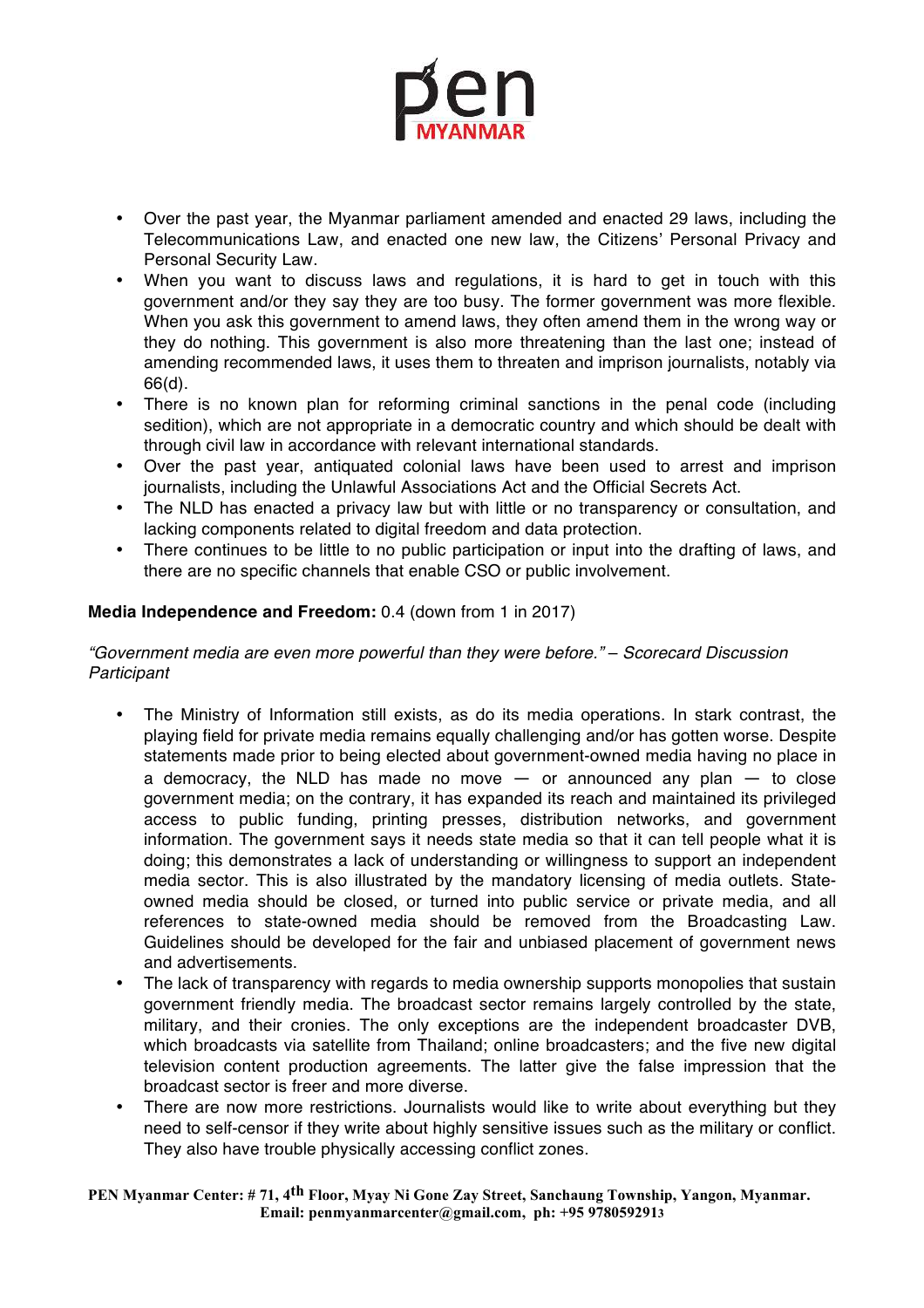

• Complaints against journalists and other media actors concerning their professional activities should be directed to the Myanmar Press Council rather than being settled by the application of criminal law in Myanmar's courts.

### **Digital Freedom:** 0 (down from 0.6 (rounded up to 1) in 2017)

"The government should have abolished 66(d). Instead it has decided to spend a lot of money to monitor what its citizens are doing on social media." – Scorecard Discussion Participant

- Digital freedom has exploded, and the traditional powers feel threatened and are cracking down. There is no safety for people online.
- Since the NLD government assumed power, there have been dozens of defamation cases using Section 66(d) of the Telecommunications Law, which prohibits actions that "extort, threaten, obstruct, defame, disturb, inappropriately influence or intimidate." The government and parliament have ignored calls to abolish 66(d) and to decriminalize online defamation; the amendments to the law passed in 2017 were inadequate. Because of 66(d) people are self-censoring.
- The government has not made any move to amend the Electronic Transactions Law.
- Measured discussion and dialogue are noticeably absent online, particularly with regards to the northern Rakhine crisis. The government says it will tackle intolerant speech, including hate speech and misinformation, disinformation, and propaganda (so-called fake news) by spending US\$6 million on the monitoring of social media activity. This decision has been widely criticized and is seen as an effort to monitor its own critics and to conduct general surveillance. To prevent cyber bullying and the misuse of the internet as well as social media, efforts are needed to promote safe behavior such as protecting privacy online and promoting digital literacy.
- The restrictions to Freedom of Expression stipulated in the Electronic Transactions Law should be more narrowly defined, and criminal penalties for breaching those restrictions should be removed.

# **Freedom of Assembly, Speech, and Opinion:** 0.07 (down from 2 in 2017)

#### "Whether assembly, speech, or opinion, it is a zero for regression." – Scorecard Discussion **Participant**

- The Peaceful Assembly and Peaceful Procession Law needs amending to ensure a presumption in favor of the rights to freedom of expression and assembly, and that the state protects and promotes these rights without discrimination. In the meantime, it is harder than last year to obtain permission to hold public events.
- In line with the UN Rabat Plan of Action, Myanmar should develop policies for countering intolerance that do not infringe on the rights to freedom of expression and opinion.
- Freedom of expression in publishing and broadcasting in ethnic languages in ethnic states should be promoted.
- The proposed hate speech bill is vague and overly broad and will not be good for freedom of speech or opinion.
- Physical access by journalists to conflict zones, and to information about conflict zones, is severely restricted.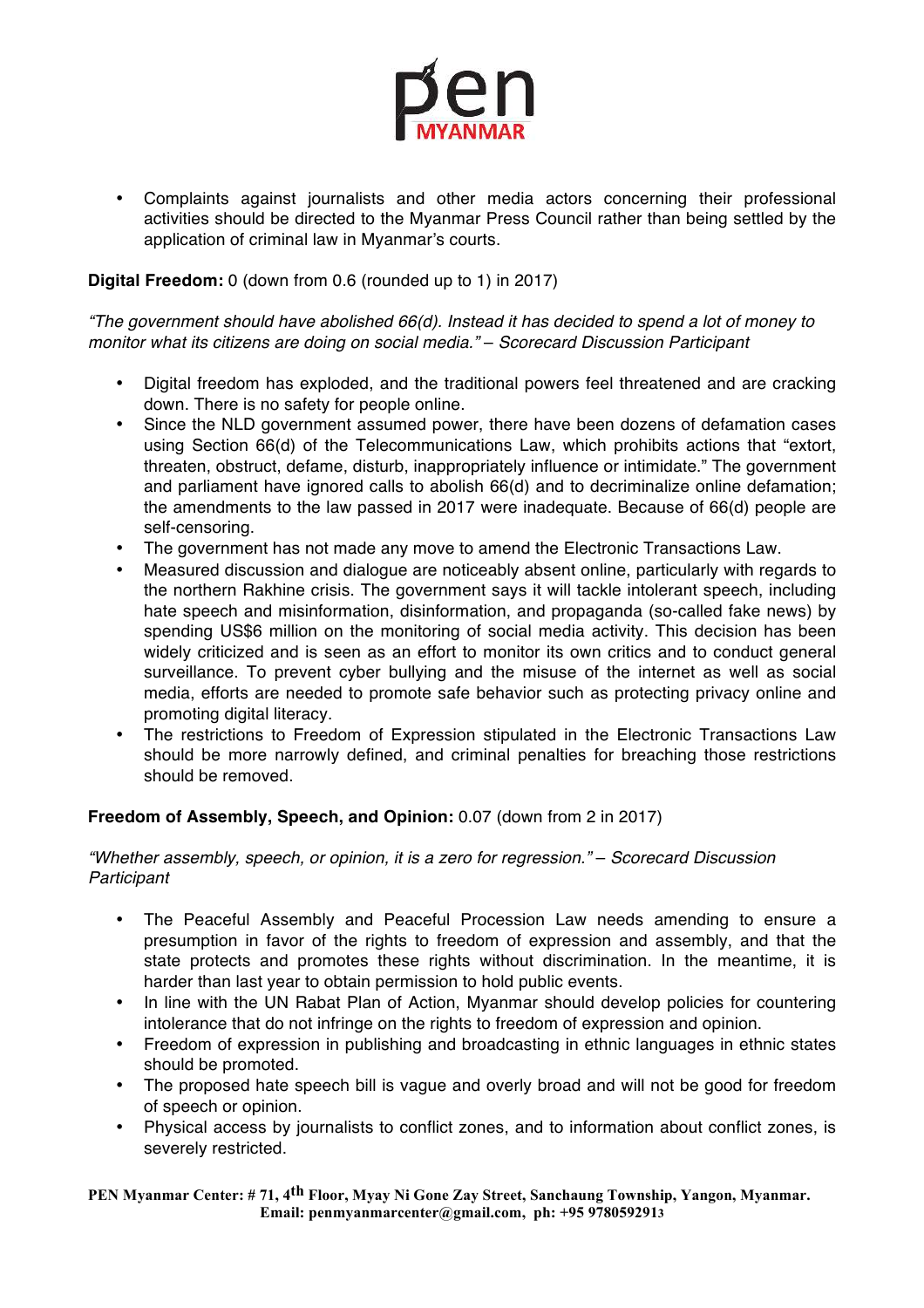

- There is increasing surveillance of journalists and media lawyers handling sensitive cases, including those representing the imprisoned Reuters journalists.
- Filmmakers and performance artists still face direct censorship and other threats. For example, the military strongly criticized the use of generic military uniforms at a performance held in support of peace-building activities, as well as an accompanying speech by former student leader U Min Ko Naing in January 2018.
- People are getting arrested simply for expressing their opinions. After spending nearly a decade as a child soldier, for example, in March Aung Ko Htway was sentenced under Section 505(b) of the country's Penal Code, pertaining to making, publishing, or circulating information that may cause public fear or alarm and incite people to commit offenses against the state or disturb public tranquility. His offence was that he spoke to Radio Free Asia's Burmese Service about his forced abduction into the military when he was a teenager.
- Journalists cannot write stories about the military without fearing repercussions; parliamentarians have also had to apologize to the military.
- The government repeatedly says that instead of criticizing them, people should help them. This isn't useful or appropriate in a democracy.

### **Right to Information:** 1.3 (up from 1 in 2017)

"You can get information from government officials if you have connections or you know them. But that's not the way it should work. Everyone has the right to access information no matter who they are or who they know."–Scorecard Discussion Participant

- On a positive note, civil society participated in the development of a draft RTI law in collaboration with the Legal Affairs and Special Cases Assessment Commission (the socalled Shwe Mann Commission). However, it is believed that the draft law was modified before it was presented to parliament and that, as a result, there is no longer any guarantee that the RTI law will override all other laws, including the Official Secrets Act. If true, this last minute modification significantly undermines the law.
- Chapter 9 of the News Media Law outlines the rules and conditions governing media workers' access to government information, yet in reality there is a great lack of consistency. Although in some cases it is easier to make appointments and to obtain information, it is generally difficult, and most departments and ministries do not respond or have anyone assigned to deal with this task. Most ministries do not hold press conferences and instead release statements on their Facebook pages; moreover, they only share the information they want to share, not the information journalists are asking for. Ethnic journalists are often treated poorly, although due to the National Ceasefire Agreement some say there is increased access to some armed groups that are signatories.
- The Extractive Industries Transparency Initiative project serves as a good example of the lack of access to vital information. Although all of the data must be transparent, some departments cannot meet this requirement.
- The government should develop effective open data and e-government platforms, with all of the ministries connected to each other, yet to date very little has been done to make this happen.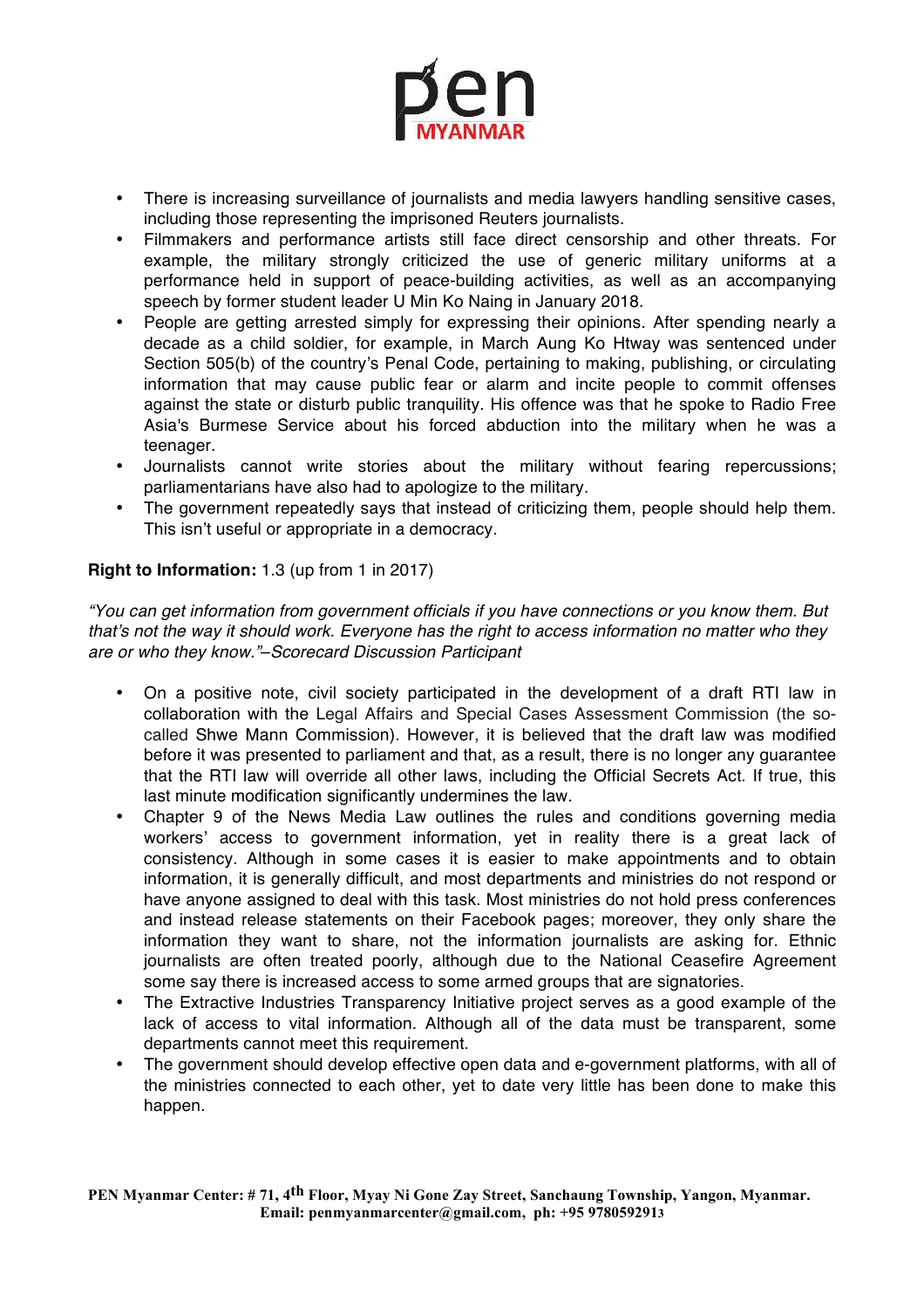

# **Safety and Security:** 0.07 (down from 1 in 2017)

"People who freely express their opinions in this country are not safe.'' – Scorecard Discussion **Participant** 

- Journalists should be given access to conflict areas to report on issues, included armed conflict and human rights violations. The government should take steps to ensure the safety of journalists in conflict zones and frontline areas.
- Threats and physical attacks against journalists should be thoroughly and independently investigated, and all perpetrators held to account.
- Journalists should not face repercussions for reporting the truth, yet over the past year many journalists have been imprisoned using a variety of antiquated laws. Journalists feel unsafe, especially when doing high-risk investigations or working in conflict areas. They feel there are no protection mechanisms and that the laws are there to threaten them, not to protect them. A lot of journalists have not had safety training. Freelance journalists in particular are vulnerable, and have no legal, safety, or institutional protection. The safety of the people giving them information (interviewees, witnesses, and sources) is also a concern.
- Impunity continues; for example, there has been no progress in the Ko Par Gyi case, a freelance reporter who died while in military custody in 2015 in Mon State, or in the case of Ko Soe Moe Tun, the investigative journalist who was found dead on the side of the road in Monywa, Sagaing Region in 2016.
- As the Press Council does not have the ability or independence to protect journalists and media, it is largely ineffectual. Since it is almost entirely funded by the parliament and the president has the power to appoint and remove members, it is not viewed as independent and it is not trusted.
- Some government officials, NLD party members, their supporters, businesses, and media outlets are very sensitive to criticism and resort to civil and criminal lawsuits. Fear of such actions fosters self-censorship.
- The privacy law and new digital monitoring committee have raised fears of increased surveillance under the NLD.
- Women are particularly marginalized, including women journalists. As well, if they talk openly about the harassment they are experiencing, they risk repercussions and threats.

The freedom of expression scorecard discussion was organized by PEN Myanmar, with support from PEN America. For more information, please contact PEN Myanmar secretary, Han Zaw, 09 44 308 1350, hanzaw.media@gmail.com.

#### **PARTICIPANTS:**

Article 19 - https://www.article19.org/pages/en/asia-pacific.html Assistance Association for Political Prisoners - http://aappb.org/ Athan- https://www.facebook.com/athan.foe.myanmar/ Burma News International - http://burmese.bnionline.net/ Equality Myanmar - http://equalitymyanmar.org/ Free Expression Myanmar - http://freeexpressionmyanmar.org Human Rights Defenders Forum (HRDF) - https://www.facebook.com/HRDefendersForum/ Independent Lawyers' Association Myanmar - http://www.ilam.org.mm